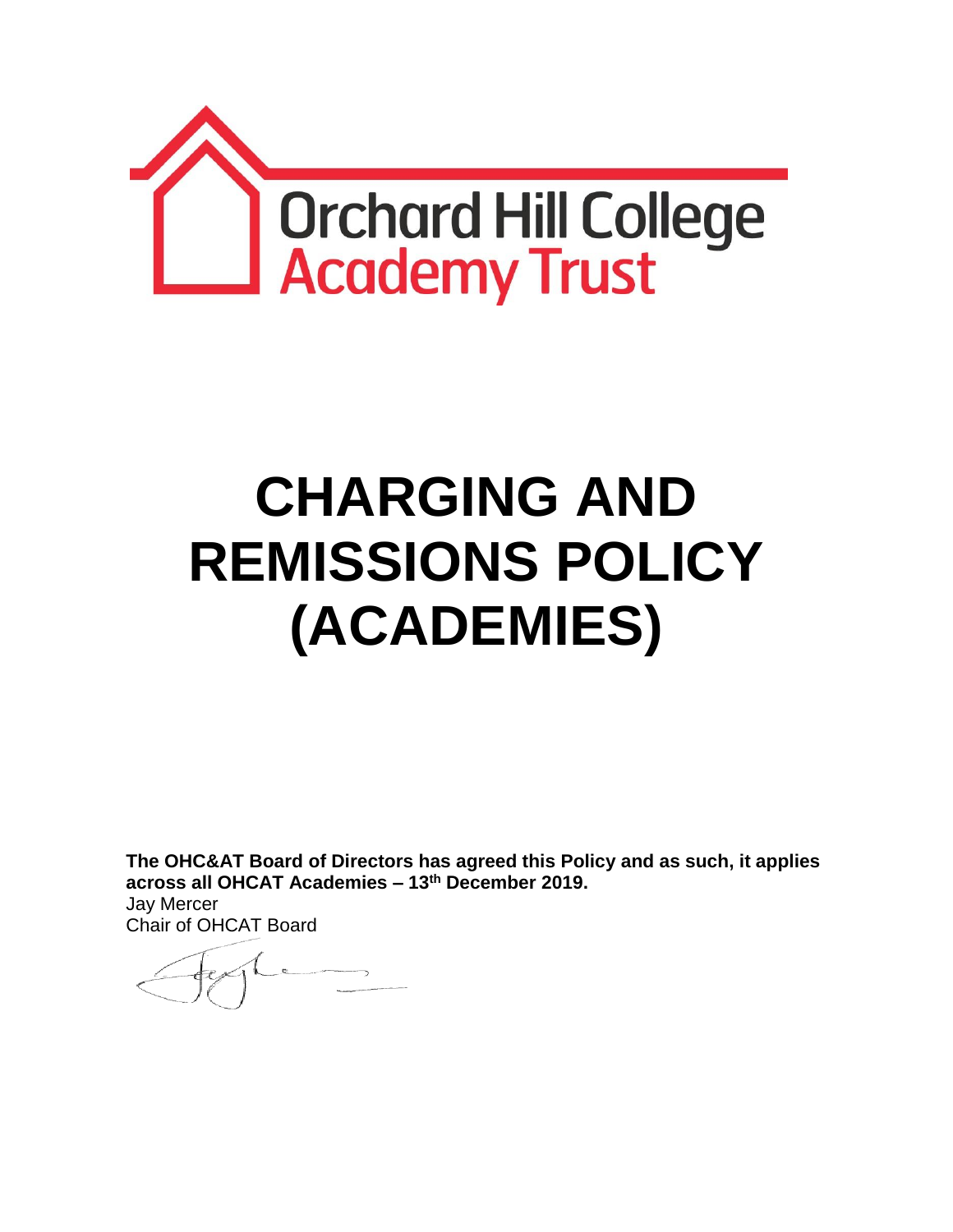

## **Charging and Remissions Policy**

### **INTRODUCTION**

Orchard Hill College and Academy Trust (OHC&AT) is a 'family' of providers, comprising Orchard Hill College (OHC) and Orchard Hill College Academy Trust (OHCAT), which works together for mutual benefit. OHC&AT is committed to providing outstanding educational opportunities for all our pupils and students. This policy applies to all OHCAT Academies in accordance with the charging arrangements for schools as set out in the Education Act 1996.

OHCAT recognises that the Act prohibits charges for school activities that take place within school hours and are part of the school curriculum. This policy reinforces that principle, whilst setting out those school activities for which a charge may be made or a voluntary contribution requested, and those circumstances in which charges may be remitted.

This policy has been written with reference to 'Charging for school activities: Departmental advice for governing bodies, school leaders, school staff and local authorities' (DfE, 2018).

#### **POLICY STATEMENT**

#### **Educational activities taking place during school hours**

'School hours' are defined as those during which the school is in session, but excluding the midday break.

During the Academy day, all activities that are a necessary part of the curriculum (with the exception of musical instrument tuition and swimming) will be provided free of charge. This includes any materials, equipment and transport where required.

The Academy reserves the right to make a charge in the following circumstances for activities organised by an Academy:

 *Materials and ingredients:* the cost of materials or ingredients for art and design, food, hospitality and catering, if parents have indicated in advance that they wish to own the final product.

Voluntary contributions may be requested to enable the school to run extra activities (including trips and visits) which are deemed educationally desirable. The school will make it clear in its communications to parents that these contributions are voluntary, and that no pupil will be treated differently according to whether or not his or her parent/carer has contributed. If insufficient funds are collected to cover costs, activities may be cancelled.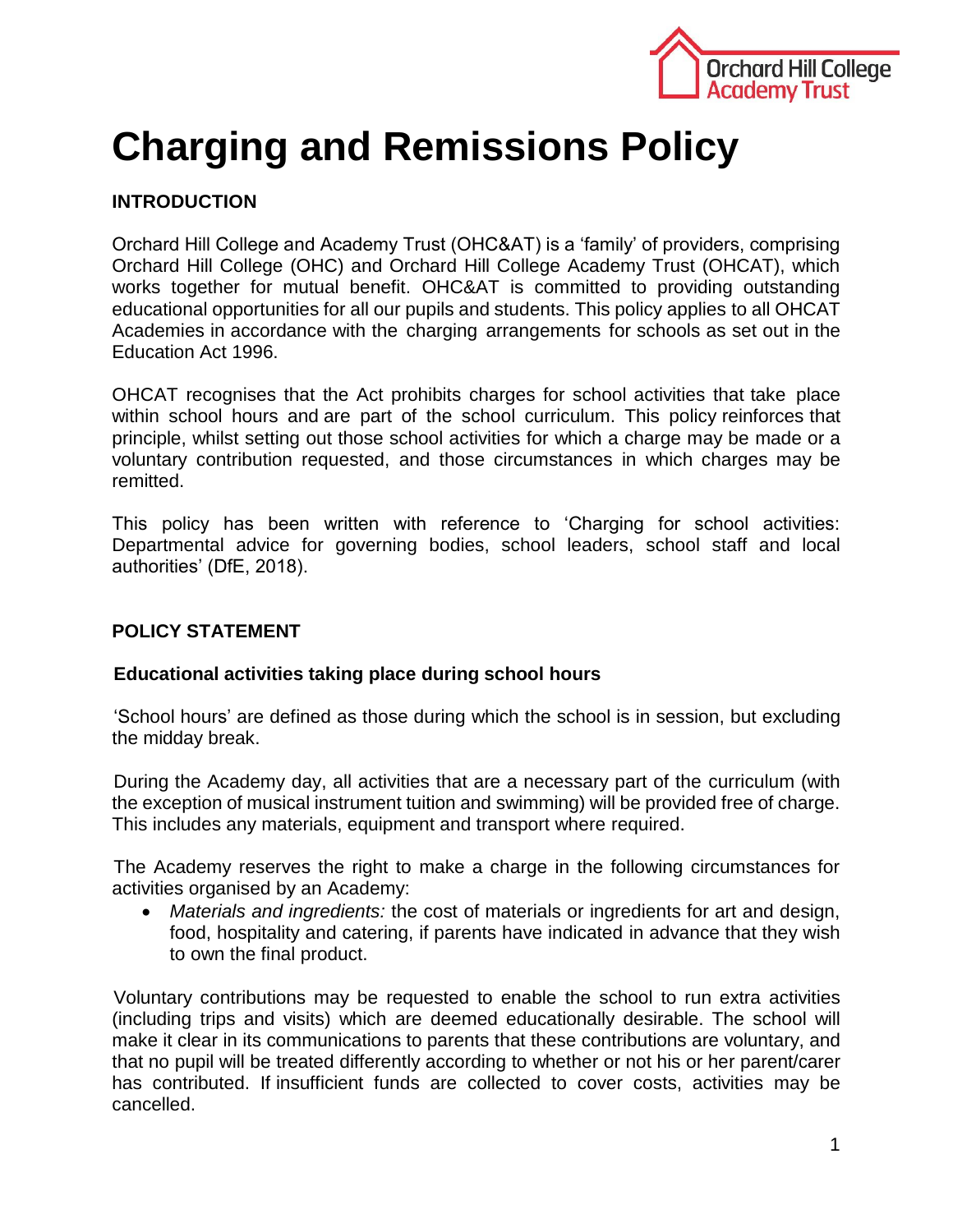

Where a non-school or LEA organisation arranges an activity to take place during school hours and parents/carers give their consent to their son or daughter taking part in the activity, such an organisation may make a charge.

#### **Educational activities taking place outside school hours**

For all activities outside school hours the charge will be set to cover the cost of such items as:

- Transport/travel
- Board and lodging
- Entrance fees
- Insurance
- Materials required for the activity
- Incidental expenses
- Costs incurred as a result of teaching and non-teaching staff supervising the activity

The charge should not subsidise any other pupil participating. Any remission of charges for individual students should be met from the school budget. If sufficient funds are not received to cover the cost of the activity, it may be cancelled.

Parents/carers who can prove they are in receipt of certain benefits will be exempt from these charges. The list of benefits can be found by visiting [https://www.gov.uk/apply-free](https://www.gov.uk/apply-free-school-meals)[school-meals](https://www.gov.uk/apply-free-school-meals)

#### **Residential boarding provision**

Residential boarding provision is generally funded by the pupil or student's Local Authority. In the event that a pupil or student accesses residential boarding provision without suitable funding in place, the Academy will levy a charge from parents/carers or other relevant parties in order to meet the cost of residential care.

#### **School meals**

Charges are made for school meals unless a pupil is entitled to free school meals, in which case the Academy will ensure that parents and carers are given advice on how to apply for free meals.

#### **Examination fees**

Charges may be made for examinations in the following circumstances:

 The student has not regularly attended the lessons for a particular examination subject. The charge is refunded if the student attends the examination.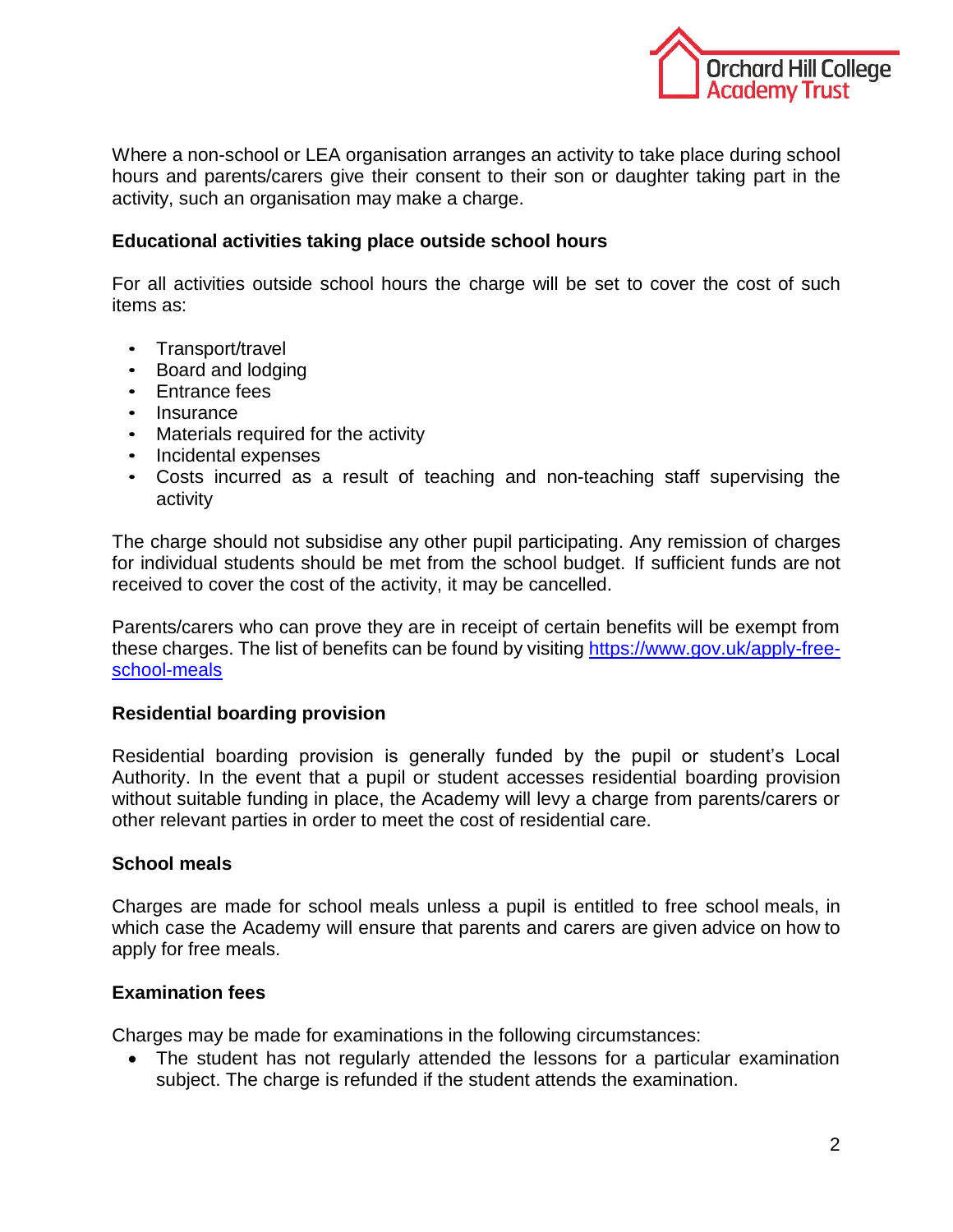

- The student fails, without good reason, to complete the requirements of the examination (e.g. coursework).
- The student fails, without good reason, to attend the examination.
- Examination re-sits to improve grades (unless at the recommendation of the Academy).
- Examination entries where there is a request from the parent for additional subject entries to be made which are not supported by the Academy.

#### **Photographs**

Individual and class photographs taken by the Academy's appointed photographer or by the Academy are offered for sale from time to time.

#### **Loss of or damage to school property**

Loss of, damage to, or breakage of, school property e.g. books, windows, furniture, scientific equipment etc. will be charged for if caused by carelessness, negligence or a deliberate act. The charge will be the cost of replacement or repair, or such lower cost as the Principal may decide.

Similarly a charge will be levied in respect of wilful damage, neglect or loss of property belonging to a third party, where the cost has been recharged to the school.

#### **Other charges**

The school may levy a charge for miscellaneous services up to the cost of providing such services e.g. for providing supporting evidence regarding visa applications, passports etc.

#### **Voluntary contributions to the school fund**

Parents/carers may be invited to make a financial contribution to the school fund, subject to approval by the Academy's Local Governing Body.

The school fund will be used to:

- 1. acquire educational resources and fixed assets or provide services which would otherwise be unaffordable from the school's mainstream budget, and
- 2. may be used to support a student participating in an activity outside school hours where that student's parent/carer is not in a position to make the requested contribution.

It will be made clear in all correspondence to parents/carers inviting contributions to the school fund that such contributions are wholly voluntary.